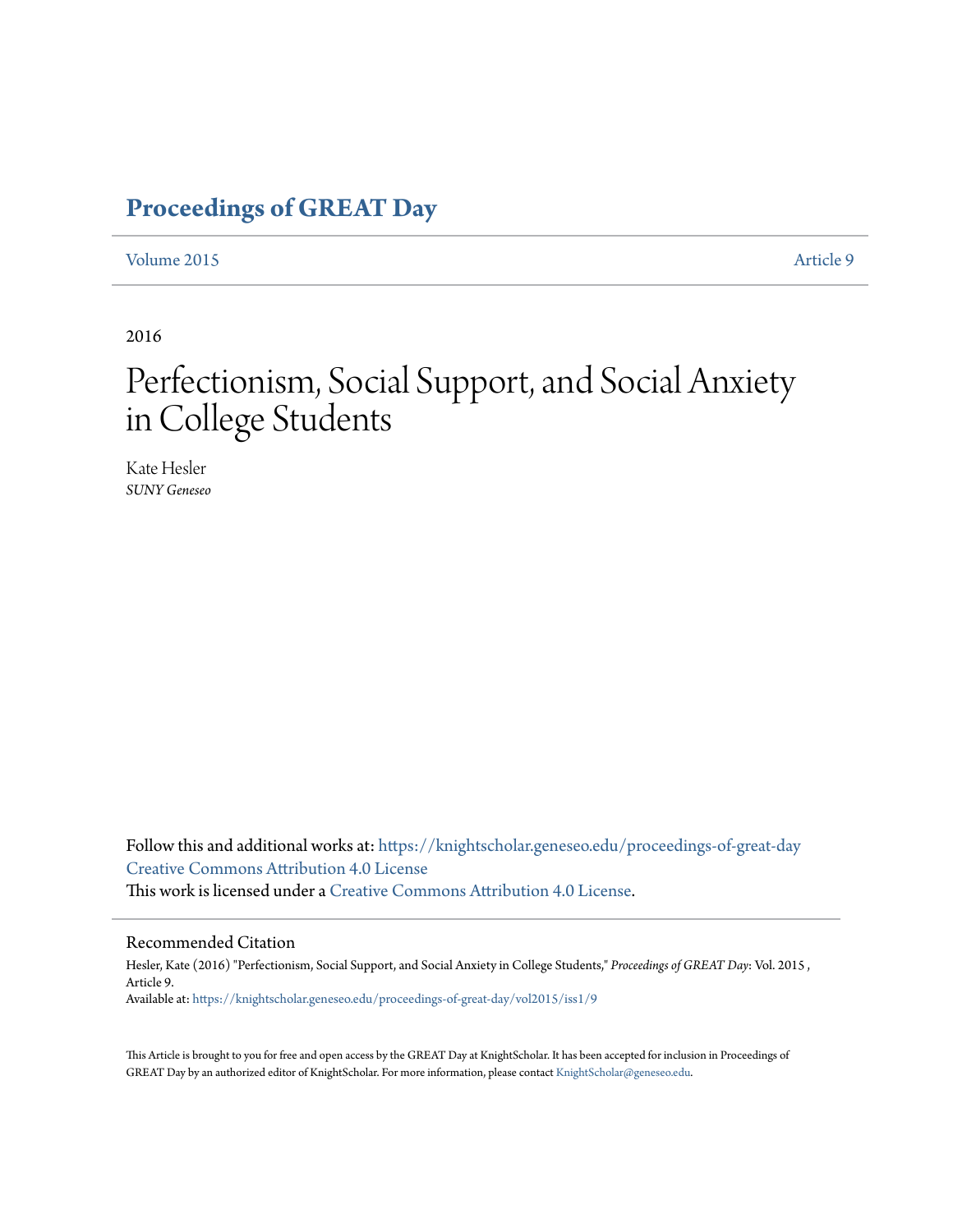# Perfectionism, Social Support, and Social Anxiety in College Students

Kate Hesler

#### **ABstRAct**

The study examined the role of socially prescribed perfectionism on social anxiety and perfectionistic selfpresentation behaviors in college students. One hundred twenty-nine students at a public liberal arts college completed questionnaires assessing their trait perfectionism, perfectionistic self-presentation, social anxiety, and perceived social support. The results found direct relationships between socially prescribed perfectionism and social anxiety, and between socially prescribed perfectionism and perfectionistic self-presentation. The results indicate conceptual, although not statistically significant, evidence for social support moderating the relationship between socially prescribed perfectionism and social anxiety. There was neither conceptual nor statistical support for a social support interaction on the association between socially prescribed perfectionism and perfectionistic self-presentation. The findings suggest that perfectionistic college students are likely to engage in maladaptive impression management behaviors. College students who strive for perfection to please others and who have low levels of social support may also be at risk of developing social anxiety.

#### **puRpose**

Social anxiety disorder is one of the most common<br>
mental health problems for college students in<br>
the United States and affects 15 million Ameri-<br>
can adults (Anxiety and Depression Association of ocial anxiety disorder is one of the most common mental health problems for college students in The United States and affects 15 million Ameri-America, 2010). Social anxiety disorder is the fear of social interaction, including the fear of being evaluated or judged. Since the transition from living at home with parents while in high school to living surrounded by peers while at college involves a significant uprooting from an individual's life, students are quite vulnerable to the stresses of college. Social anxiety is a serious problem for undergraduates because it is often associated with other mental disorders, such as depression (Kuzel, 1996) and alcohol dependency (Schry & White, 2013). Social anxiety is also associated with several cognitive behaviors and effects such as stress (Smith, Ingram, & Brehm, 1983), procrastination (Frost, Marten, Lahart, & Rosenblate, 1990), and personality traits like perfectionism (Flett, Endler, Tassone, & Hewitt, 1994; Hewitt & Flett, 1991).

In the present study, the goal is to determine whether perfectionistic students may be at risk of developing social anxiety during college and whether perfectionism is associated with certain maladaptive behaviors. This will involve examining how social support moderates such a relationship between perfectionism and social anxiety, and between perfectionism and perfectionistic behaviors. Perhaps the relationship between perfectionism and social anxiety and the relationship between perfectionism and unhealthy behaviors is most problematic for students lacking significant social support at college. The question at hand, therefore, has to do with the factors affecting the perfectionism, perfectionistic behaviors, and social anxiety in college students.

#### **liteRAtuRe ReVieW**

#### **Perfectionism Defined**

Hewitt and Flett (1991) suggest perfectionism is a personality trait that can occasionally be a positive factor in adjustment and achievement but is predominantly viewed as a "pervasive neurotic style" (p. 456). Adjustment difficulties of perfectionism include setting exact and unrealistic standards, striving to attain such standards, overgeneralization of failure, critical self-evaluations, and "a tendency to engage in all-ornone thinking whereby only total success or total failure exists as outcomes" (Hewitt & Flett, 1991, p. 456). Perfectionism has been associated with various negative outcomes like feelings of failure, shame, and low self-esteem. Perfectionism has been linked

1

 $\left($ cc  $\right)$  BY This work is licensed under the Creative Commons Attribution 4.0 International License.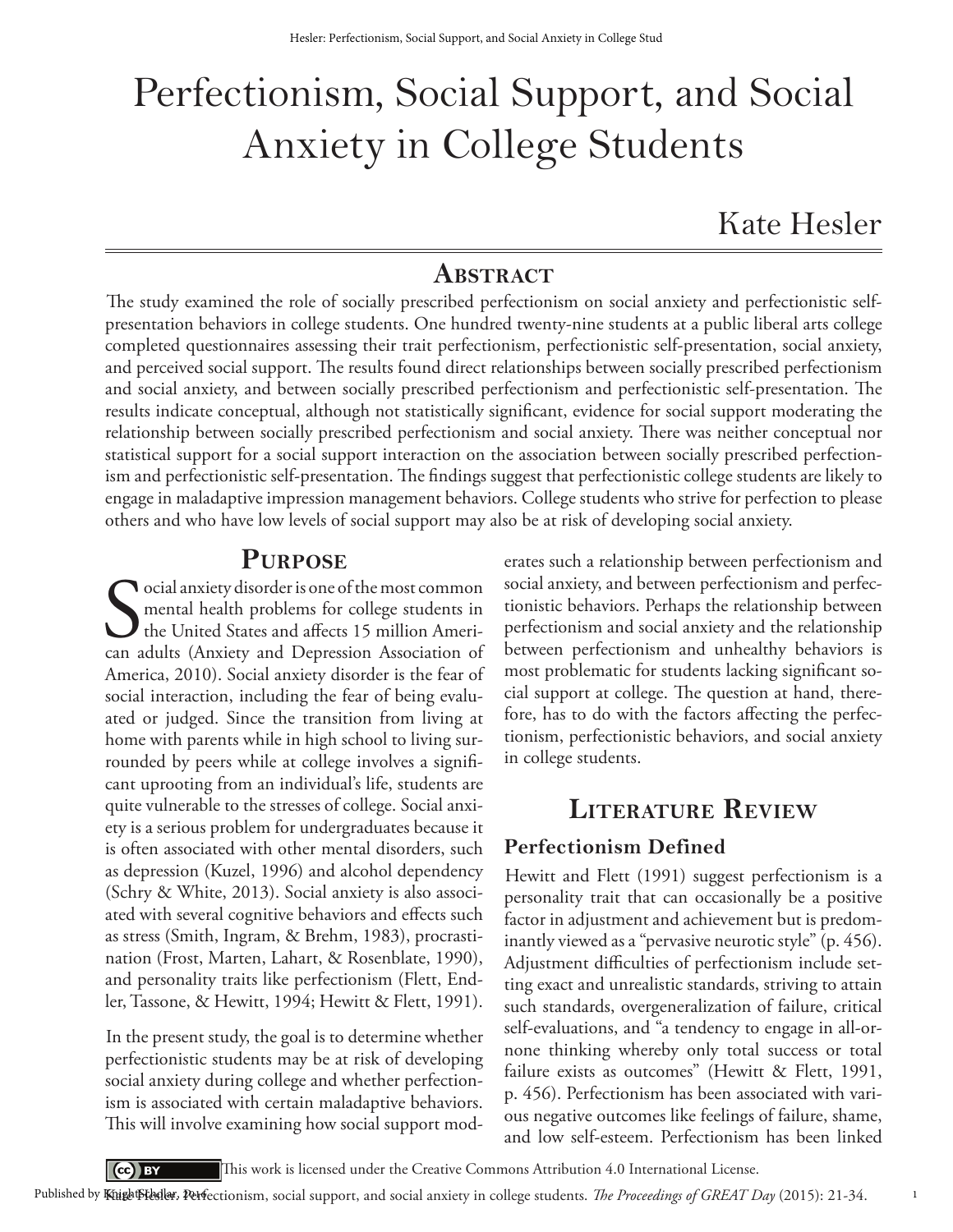to several forms of psychopathology like alcoholism (Hewitt, Norton, Flett, Callander, & Cowan, 1999), depression (Flett et al., 1994), narcissistic personality (Watson, Varnell, & Morris, 1999), and suicidal ideation (Hewitt, Flett, & Weber, 1999).

#### **Domains of Perfectionism**

Perfectionism is a multidimensional construct and can be either adaptive or maladaptive (Dunkley, Blankstein, Halsall, Williams, & Winkworth, 2000; Terry-Short, Glynn Owen, Slade, & Dewey, 1995; Hewitt & Flett, 1991). Perfectionism can be both positive, in which perfectionism relates to achievement and positive consequences, and negative (or neurotic), in which perfectionism is a function of avoiding negative consequences (Terry-Short et al., 1995). Dunkley et al. (2000) suggest that perfectionism can be broken down into personal standards perfectionism, resembling the adaptive type, and evaluative concerns perfectionism, resembling the maladaptive type. According to a 1990 study by Hewitt and Flett, adaptive perfectionism includes positive perfectionistic behaviors, such as setting high standards that match an individual's limitations and strengths and engaging in balanced thinking (as cited in Hewitt & Flett, 1991). Adaptive perfectionism can be indicated by standards and order, organization, and personal standards (Dunkley et al., 2000). The aforementioned 1990 study by Hewitt and Flett also states that maladaptive perfectionism creates maladjustment in perfectionistic individuals who exercise inflexibly high standards beyond normal expectations, determine their self-worth based on their performance, and engage in total thinking of their performance as either perfection or failure (as cited in Hewitt & Flett, 1991).

Hewitt and Flett (1991) propose three domains, or traits, of perfectionism: self-oriented perfectionism, other-oriented perfectionism, and socially prescribed perfectionism. Self-oriented perfectionism is closely related to personal standards perfectionism and involves several self-directed perfectionistic behaviors like setting exact standards and critical self-evaluation (Hewitt & Flett, 1991; Dunkley et al., 2000). It should be noted that self-oriented perfectionism demonstrates both positive and negative perfectionistic behavior (Dunkley et al., 2000; Hewitt & Flett, 1991). Other-oriented perfectionism involves interpersonal perfectionistic behaviors directed from the individual toward significant others; these perfectionists, therefore, set exact standards for others, place importance on others being perfect, and stringently evaluate others (Hewitt & Flett, 1991). Socially prescribed perfectionism involves the perceived need to attain exact standards and expectations to be perfect prescribed by others. In an article published in 1993, Frost et al. state that socially prescribed perfectionism is the most maladaptive form of perfectionism and is the most related to psychopathology (as cited in Saboonchi & Lundh, 1997); it is associated with evaluative concerns perfectionism when perfectionists engage in concern over making mistakes, doubt about the quality of their actions and performance, and concern about other people's evaluations and criticism of them (Dunkley et al., 2000).

Perfectionistic self-presentation is another maladaptive form of perfectionism since it demonstrates an interpersonal personality style that is pervasive and persistent (Hewitt et al., 2003). Buss and Finn report that perfectionistic self-presentation involves an individual's expression of perfectionistic behavior (as cited in Hewitt et al., 2003). There are individual differences among perfectionists in terms of their levels of trait perfectionism on self-oriented, otheroriented, and socially prescribed dimensions but also in terms of the need to appear perfect and avoid imperfection to other people in public situations. Certain perfectionists engage in impression management involving "self-presentational attempts to create an image of perfection in public situations," or an ideal public self (Hewitt et al., 2003, p. 1303). Hewitt et al. (2003) propose that perfectionistic self-presentation can help distinguish salient differences between individuals who demonstrate similar levels of trait dimensions of perfectionism. Despite scholars such as Schlenker and Weigold who suggest both positive and negative aspects of perfectionistic self-presentation (as cited in Hewitt et al., 2003), Hewitt et al. (2003) maintain that perfectionistic self-presentation is associated with interpersonal and personal distress for the perfectionist.

The three facets of perfectionistic self-presentation are perfectionistic self-promotion, nondisplay of imperfection, and nondisclosure of imperfection (Hewitt et al., 2003). Perfectionistic self-promotion involves the active proclamation and display of one's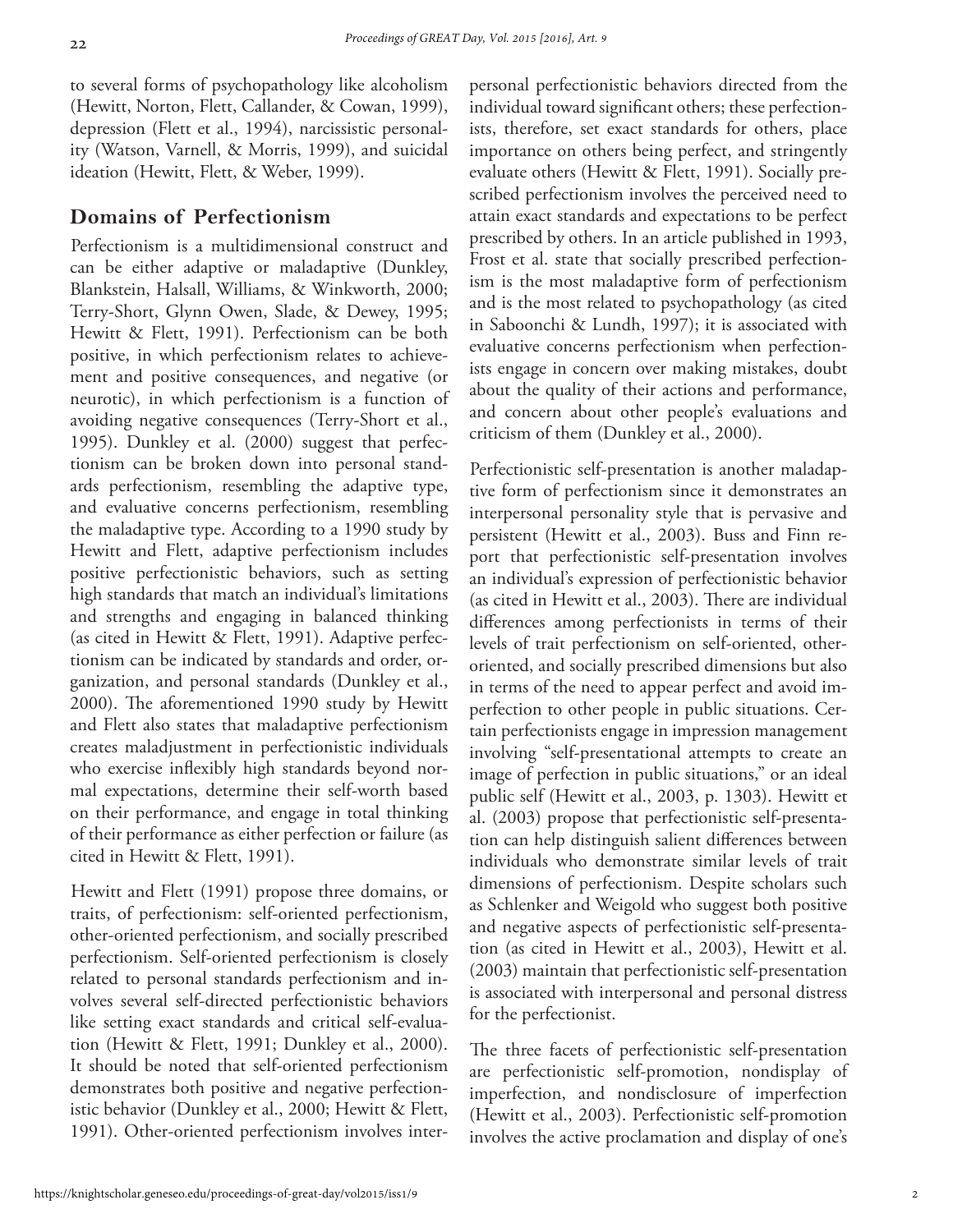perfection through one's attempts to look perfect, demonstrate perfection, or behave perfectly to others. Nondisplay of imperfection is the avoidance of and concern about appearing imperfect to others. Similarly, nondisclosure of imperfection involves the avoidance of verbally disclosing perceived personal imperfections and negative attributes. Hewitt et al. (2003) maintain that perfectionistic self-presentation is "pathologically driven and interpersonally aversive" (p. 1305).

#### **Trait Perfectionism and Perfectionistic Self-Presentation**

Previous research has found support for the relation between trait perfectionism and perfectionistic selfpresentation. Hewitt et al. (2003) found that socially prescribed perfectionism and self-oriented perfectionism are highly associated with perfectionistic self-presentation. The facets of perfectionistic selfpromotion and nondisplay of imperfection in perfectionistic self-presentation were found to be related to trait perfectionism; the highest association was found to be between socially prescribed perfectionism and nondisplay of imperfection. The finding may suggest that perfectionists' unwillingness to reveal mistakes could potentially be derived from the perception of others as being critical and demanding perfection. A recent study also demonstrated that high socially prescribed perfectionism predicts facets of perfectionistic self-presentation, particularly perfectionistic self-promotion and nondisclosure of imperfection (Stoeber & Roche, 2014).

#### **Mediators of Perfectionism and Perfectionistic Self-Presentation**

Few studies have investigated how certain factors explain the association between socially prescribed perfectionism and perfectionistic self-presentation, but no current studies have investigated how certain factors affect and change the relationship. One study found that negative problem solving ability mediates the relationship between socially prescribed perfectionism and perfectionistic self-presentation in women with depression symptoms (Besser, Flett, & Hewitt, 2010). The findings suggest that socially prescribed perfectionists are unwilling to admit to mistakes after having difficulty solving problems. Interestingly, perfectionistic impression management

behaviors have been found to affect the relationship between perfectionism derived from the need to please others and cognitions about changing one's appearance; perfectionistic self-promotion and nondisplay of imperfection have been found to mediate the relationship between socially prescribed perfectionism and thoughts about having cosmetic surgery performed in undergraduates and individuals who go to the gym (Sherry, Hewitt, Lee-Baggley, Flett, & Besser, 2004). Perfectionists seem to attempt to appease others by boasting perfection and downplaying imperfection but still feel the need to change their appearance despite their impression management behaviors.

#### **Perfectionism and Social Anxiety**

Past research has indicated the significant relationship between perfectionism and anxiety/depression (Flett et al., 1994; Hewitt & Flett, 1991). People with adaptive perfectionism demonstrate the lowest levels of anxiety compared to those with maladaptive perfectionism (Gnilka, Ashby, & Noble, 2012).

Other studies have found an association between perfectionism and social anxiety. Historically, social anxiety has been proposed to be related to self-presentation (Schlenker & Leary, 1982). Recent studies have found a link between social anxiety and perfectionistic self-presentation (Jain & Sudhir, 2010; Mackinnon, Battista, Sherry, & Stewart, 2014; Nepon, Flett, Hewitt, & Molnar, 2011). Moreover, social anxiety has also been found to be related to trait perfectionism, specifically socially prescribed perfectionism, in college undergraduates (Laurenti, Bruch, & Haase, 2008; Nepon et al., 2011, Saboonchi & Lundh, 1997). Saboonchi and Lundh (1997) found that perfectionistic dimensions, such as concern over mistakes and doubt about actions, are also related to social anxiety.

#### **Moderators and Mediators of Perfectionism and Social Anxiety**

Some research has investigated how various factors affect the relation between perfectionism and psychological distress. Negative and positive coping styles have been found to partially mediate the relationship between maladaptive perfectionism and depression (Zhang & Cai, 2012). The findings suggest that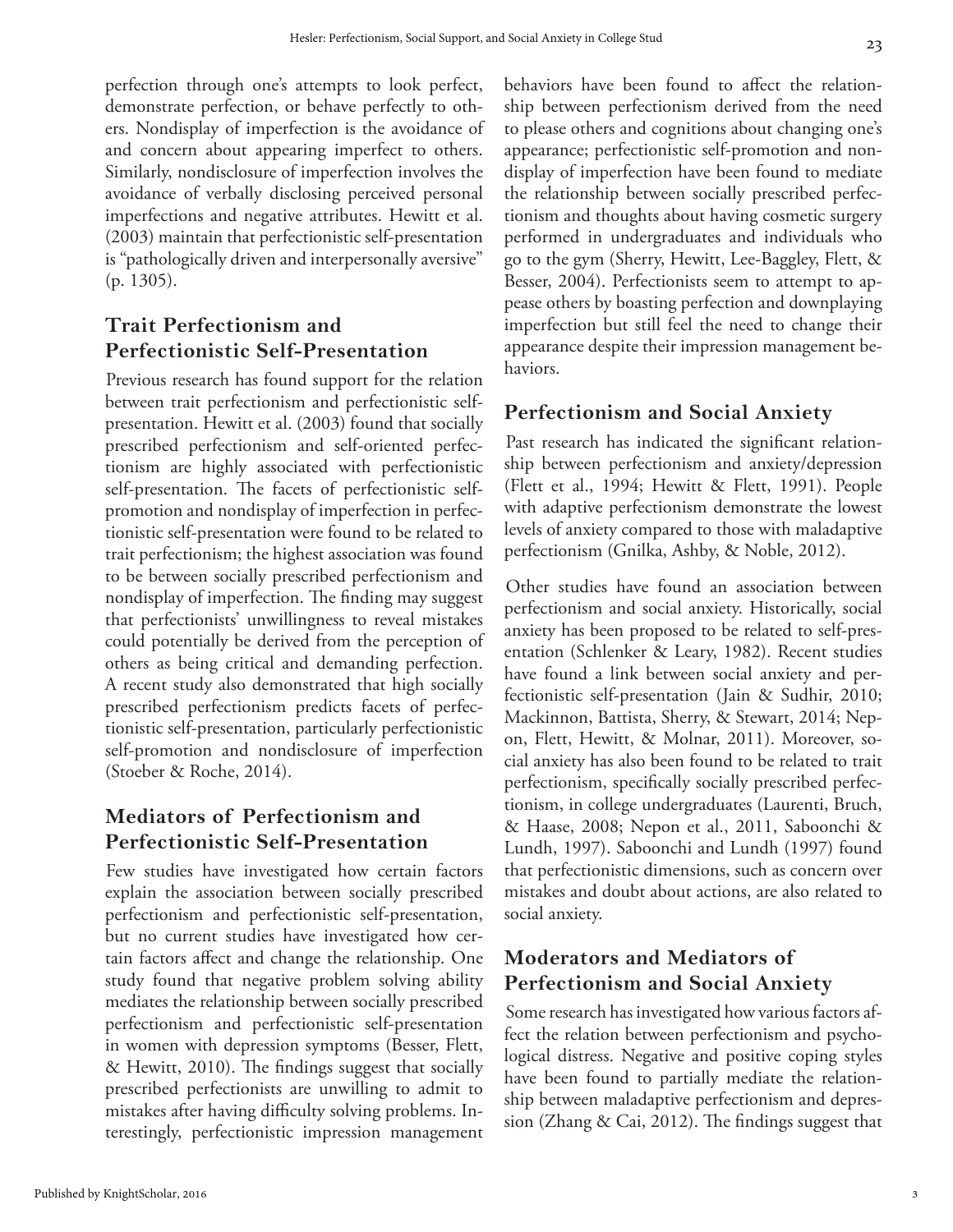people with high levels of maladaptive perfectionism engage in negative coping styles (such as avoiding problems) more frequently than positive coping styles (such as seeking the help of others). The study's findings support previous research that avoidant coping partially explains the connection between maladaptive perfectionism and distress (Dunn, Whelton, & Sharpe, 2006). One study found evaluative concerns perfectionists with high levels of daily hassles had more feelings of psychological distress symptoms like depression and anxiety than perfectionists with low levels of daily stressors (Dunkley et al., 2000).

One study investigated perfectionism as a moderator of the relationship between self-efficacy in interpersonal situations and social anxiety (Laurenti et al., 2008). The discrepancy between people's perceptions of their social self-efficacy—an estimate of one's own abilities in an interpersonal social situation—and others' perceptions of an individual's social competence relates to socially prescribed perfectionism and social anxiety. People with high levels of socially prescribed perfectionism and social anxiety have high discrepancies that suggest these individuals perceive social situations differently than individuals without high levels of perfectionism and anxiety. Specifically, socially anxious individuals with higher levels of trait perfectionism have greater degrees of maladaptive appraisal of interpersonal situations.

#### **Trait Perfectionism, Perfectionistic Self-Presentation, Social Anxiety, and Social Support**

Perceived social support is the perception that an individual has a social network of people from which he or she can receive emotional care and assistance. Social support, particularly low social support, may play a role in the relationship between perfectionism and social anxiety, since other studies have found that positive interpersonal behaviors like social selfefficacy affect the relationship between maladaptive perfectionism and psychological distress (Laurenti et al., 2008). Social support may also play a role in the association between trait perfectionism and perfectionistic impression management behaviors. Perfectionists with high levels of social support may feel less inclined to promote perfection and avoid admitting or revealing imperfection to people who provide them with emotional support even when the perfectionist is not perfect. Perfectionists with low levels of social support may be inclined to engage in impression management if they do not perceive themselves as having a supportive social network.

Perfectionists who try to be perfect for other people and who have low social support may be predisposed to developing social anxiety and may engage in perfectionistic self-presentation behaviors. Social support has been found to be linked to several domains of perfectionism, such as socially prescribed perfectionism (Flett, Druckman, Hewitt, & Wekerle, 2012; Sherry, Law, Hewitt, Flett, & Besser, 2008), evaluative concerns perfectionism (Dunkley et al., 2000), and positive and negative perfectionism (Zhou, Zhu, Zhang, & Cai, 2013). Although perfectionistic self-presentation has not been found to be related to social support, self-presentation has been associated with social support (Li, Kou, & Gao, 2010). Honest self-presentation has a positive effect on social support (Kim & Lee, 2001). Another study found that college students had less social support when they engaged in protective forms of self-presentation (Jackson, Fritch, Nagasaka, & Gunderson, 2002). Several studies have also demonstrated the direct relationship between perceived social support and social anxiety (Calsyn, Winter, & Burger, 2005; Wonderlich-Tierney & Vander Wal, 2010).

#### **Social Support as a Moderator of Perfectionism, Social Anxiety, and Self-Presentation**

Although several variables have been demonstrated to affect the relationship between perfectionism and social anxiety, perceived social support has only been investigated in a few studies. Those studies have found perceived social support as a mediator and as a moderator on the association between psychological distress, like depression and anxiety, and perfectionism (Dunkley et al., 2000; Sherry et al., 2008; Zhou et al., 2013).

One study found that low perceived social support explains the association between evaluative concerns perfectionism and high levels of social anxiety (Dunkley et al., 2000). The study suggests that perfectionists who express concern about being evaluated by others are likely to have less social support and more maladjustment than perfectionists with high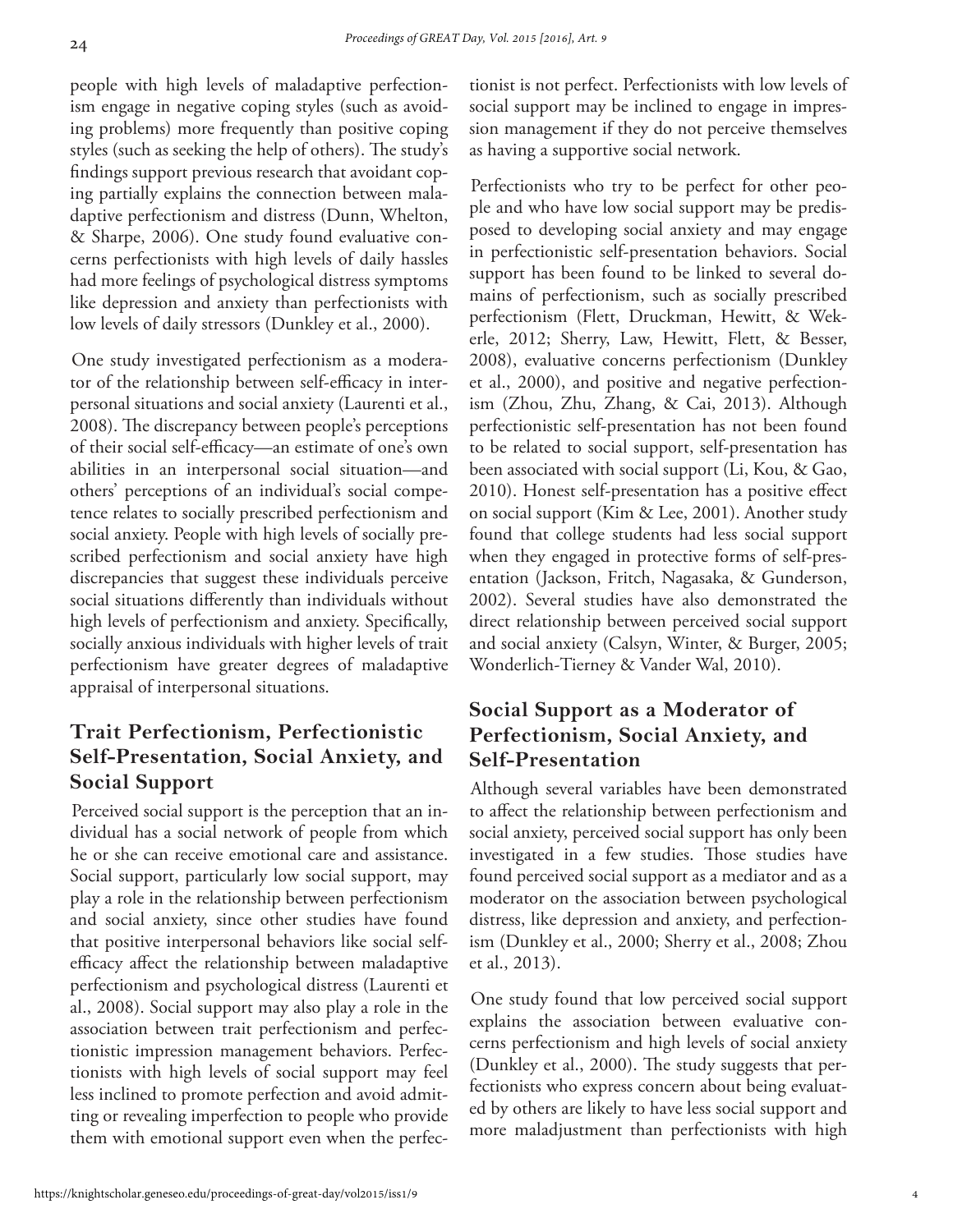levels of social support. Individuals with high socially prescribed perfectionism may behave in ways which attract less social support, since such perfectionism is linked to the tendency to conceal perceived imperfections from others (Hewitt et al., 2003; Sherry et al., 2008). Socially prescribed perfectionists may avoid verbal disclosures of personal distress, which might elicit social support from others.

High perceived social support, therefore, may have a protective effect in preventing perfectionists from experiencing anxiety. But few studies have investigated perceived social support as affecting the relationship between perfectionism and social anxiety, although there are obvious benefits of doing so since socially anxious individuals fear social interactions due to the concern over being evaluated or judged. Perfectionists who place great value on appearing perfect for others, or socially prescribed perfectionists, and who have little social support may be at risk to develop social anxiety.

Additionally, social support may also be protective in preventing perfectionists from engaging in maladaptive perfectionistic impression management behaviors. No studies have investigated social support as moderating the relationship between trait perfectionism and perfectionistic self-presentation. Yet, socially prescribed perfectionists with little social support may be more likely to engage in perfectionistic self-presentation than perfectionists with great social support. Perfectionists may be less inclined to manage their behavior if they perceive themselves has having a social network that supports them whether they are perfect or not. The current study will thus assess college students' self-reported trait perfectionism, perfectionistic self-presentation, social support, and social anxiety.

#### **Hypothesis**

The present study will investigate the role of the perfectionism's domains on social anxiety. It is hypothesized that socially prescribed perfectionism will be positively related to social anxiety and perfectionistic self-presentation. It is further expected that the effect of socially prescribed perfectionism on social anxiety and on perfectionistic self-presentation will be stronger among college students with low levels of perceived social support. Perfectionists who try to be perfect to appease others with little social support may be more likely to develop social anxiety and engage in perfectionistic self-presentation behaviors than perfectionists with great social support.

#### **METHOD**

#### **Participants**

A total of 129 undergraduate students (75.2% female,  $M = 19.07$ ) from a public liberal arts college in the northeastern United States participated in the study. Participants were primarily Caucasian (70.5%). Participants also identified as African-American (6.2%), Hispanic (7.8%), Asian (10.9%), or other (4.7%). Participants included first-year students (51.2%), sophomores (31.0%), juniors (8.5%), and seniors (9.3%). Students were awarded with extra credit in psychology courses for participating in the study and provided informed consent prior to completing the online survey.

#### **Measures**

**Socially prescribed perfectionism.** The Multidimensional Perfectionism Scale (MPS) was used to assess participants' socially prescribed perfectionism (Hewitt & Flett, 1991). The MPS is a scale used to measure self-oriented perfectionism, other-oriented perfectionism, and socially prescribed perfectionism. The present study used the socially prescribed perfectionism subscale (SPPS) and the self-oriented perfectionism subscale (SOPS) from the MPS. Socially prescribed perfectionism involves "the perceived need to attain standards and expectations prescribed by significant others" (Hewitt & Flett, 1991, p. 457). The SPPS contains fifteen items and includes samples items, such as, "I find it difficult to meet others' expectations of me," and "people expect nothing less than perfection from me." Self-oriented perfectionism involves individually setting exact standards for one to reach as well as strictly evaluating and censuring one's behavior. The SOPS contains fifteen items and includes sample items like, "when I am working on something, I cannot relax until it is perfect" and "I strive to be the best at everything I do." The items were rated on a seven point Likert scale (1 = *strongly disagree* and 7 = *strongly agree*). The measures of socially prescribed perfectionism  $(\alpha = .82)$ and self-oriented perfectionism  $(\alpha = .89)$  were both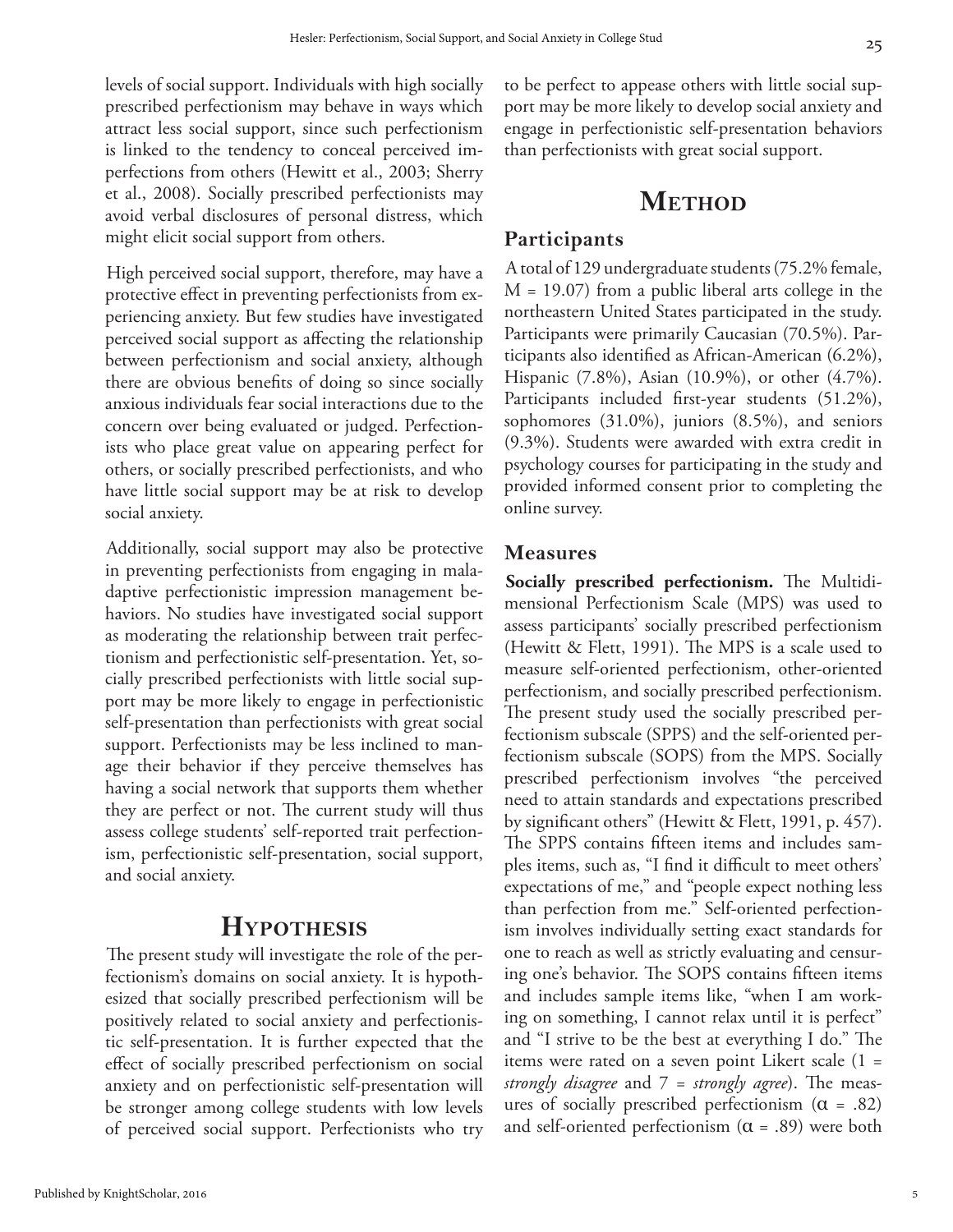found to be highly reliable. Hewitt and Flett (1991) found evidence for the discriminant validity of the socially prescribed subscale, since the subscale is not correlated with the self-standard or self-importance measures of the MPS and is significantly related to social behaviors like the fear of negative social evaluation and a need for approval from others.

**Perfectionistic self-presentation.** The Perfectionistic Self-Presentation Scale (PSPS) was used to assess participants' perfectionistic self-presentation (Hewitt et al., 2003). The PSPS is used to measure perfectionistic self-presentation with three subscales for perfectionistic self-promotion, non-display of imperfection, and nondisclosure of imperfection. The perfectionistic self-promotion subscale contains 10 items and assesses the need to appear perfect; a sample item reads, "I strive to look perfect to others." The non-display of imperfection subscale contains 10 items and assesses the need to avoid appearing imperfect; a sample item reads, "I would like to appear more competent than I really am." The nondisclosure of imperfection contains seven items and assesses the need to avoid public admission of imperfection; a sample item reads, "I should solve my own problems rather than admit them to others." The items were rated by respondent agreement on a seven point Likert scale (1 = *strongly disagree* and 7 = *strongly agree*). Internal consistency was found for the entire measure  $(\alpha = .93)$ , perfectionistic self-promotion (.89), nondisplay of imperfection ( $\alpha$  = .83), and nondisclosure of imperfection ( $\alpha$  = .81). Hewitt et al. (2003) also demonstrated construct validity, since respondent ratings were uniquely associated only with corresponding subscales for both student and clinical samples. There was additionally evidence for the predictive validity for the perfectionistic self-presentation construct on social anxiety.

**Perceived social support.** The Multidimensional Scale of Perceived Social Support (MSPSS) was used to assess participants' perceived social support (Zimet, Dahlem, Zimet, & Farley, 1988). The MSPSS measures subjective perceptions of social support adequacy; social support is assessed in four items for each of the three sources: family, friends, and a significant other. Social support is a relationship between at least two individuals which is perceived by the recipient as enhancing their well-being (Brownell & Shumaker, 1984; Lin, 1986). Sample items for social support of friends read: "I can talk about my problems with my friends;" sample items for social support of family read: "my family really tries to help me;" and sample items for social support of significant others read: "there is a special person in my life that cares about my feelings." The items were rated by respondent agreement on a 7-point Likert scale (1 = *strongly disagree* and 7 = *strongly agree*). Reliability was found for the entire measure  $(\alpha = .91)$ , as well as significant others ( $\alpha$  = .96), family ( $\alpha$  = .90), and friends ( $\alpha$  = .91). The MSPSS demonstrates construct validity, since perceived social support was found to be negatively related to anxiety and depression symptoms reported on the Depression and Anxiety subscales of the Hopkins Symptom Checklist (Derogatis, Lipman, Rickels, Uhlenhuth, & Covi, 1974).

**Social anxiety.** The Social Interaction Anxiety Scale (SIAS) was used to assess participants' social anxiety (Mattick & Clarke, 1998). The SIAS is a 20-item scale used to measure prevalence and severity of social phobia and social anxiety disorders. Respondents rate their experiences in social situations associated with social anxiety criteria in the fourth edition of the Diagnostic and Statistical Manual of Mental Disorders. Sample items include: "I am nervous mixing with people I don't know well" and "I have difficulty talking with other people." Experiences were rated on a 7-point scale (1 = *strongly disagree* and 7 = *strongly agree*). The measure was found to be highly reliable  $(\alpha = .92)$ . Mattick and Clarke (1998) found evidence for discriminant validity, since scores were differentiated between social phobia and agoraphobia, between agoraphobia and simple phobia, and between social phobia and normal samples (undergraduates and community samples combined); scores were essentially the same between undergraduate and community samples. There is also evidence of construct validity for the SIAS, since the scale was intercorrelated with other social anxiety scales (Beck & Beck, 1972; Craig & Andrews, 1985; Marks & Mathews, 1979; Spielberger, Gorsuch, & Lushene, 1970; Watson & Friend, 1969).

#### **Results**

See Table 1 for mean scores and a correlation matrix of all other study variables.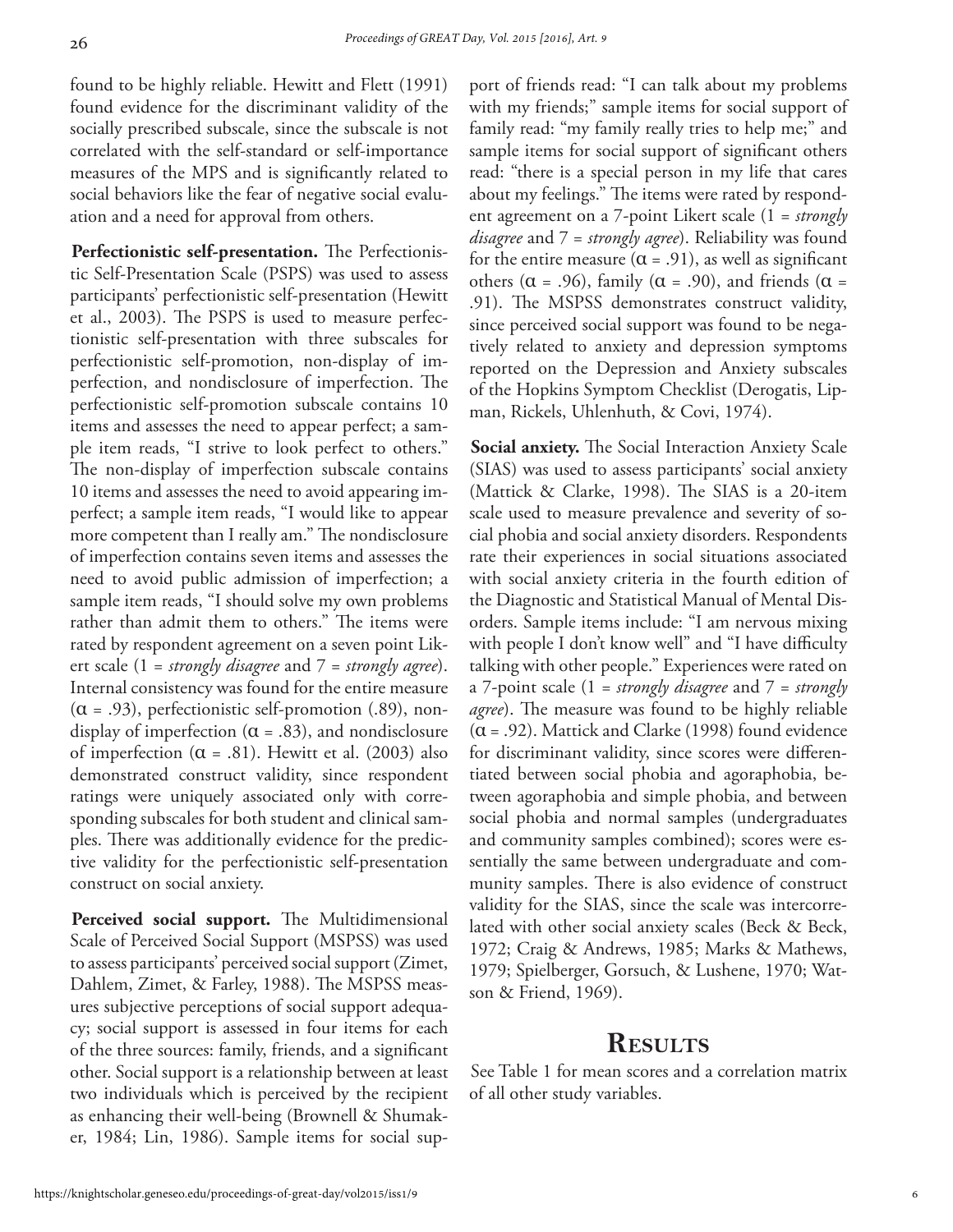Bivariate correlational analyses were run to test the first hypothesis that socially prescribed perfectionism would be positively related to social anxiety and perfectionistic self-presentation. Hierarchal regressions were run to test the second hypothesis that perceived social support would moderate the relationship between socially prescribed perfectionism and social anxiety and the relationship between socially prescribed perfectionism and perfectionistic selfpresentation. That is, it was expected that perfection-

ism would be negatively related to social support; social support would be negatively related to social anxiety; social support would be negatively related to perfectionistic self-presentation; and the effects of perfectionism on social anxiety and of perfectionism on perfectionistic self-presentation would be greater among students who perceiving themselves as having low levels of social support.

Consistent with the first hypothesis, socially prescribed perfectionism relates to social anxiety and perfectionistic self-presentation. See Table 1. Socially prescribed perfectionism significantly and positively correlated with social anxiety,  $r(129) = .45$ ,  $p = .000$ , and perfectionistic self-presentation, *r* (129) = .58, *p*  $=.000.$ 

Second, it was determined how socially prescribed perfectionism relates to perceived social support. Socially prescribed perfectionism significantly and negatively related to perceived social support, *r* (129)  $=-.42, p=.000.$ 

Third, it was determined how perceived social support relates to social anxiety and perfectionistic selfpresentation. Social support was significantly and negatively related to social anxiety, *r* (129) = -.39, *p* = .000, and perfectionistic self-presentation, *r* (129)  $=-.28, p=.001$ .

Other correlational findings include the significant, positive relationship between socially prescribed perfectionism and self-oriented perfectionism, *r* (129) = .46, *p* = .000. Self-oriented perfectionism was significantly, positively related to perfectionistic selfpresentation,  $r(129) = .60$ ,  $p = .000$ , but unrelated to perceived social support and social anxiety. Perfectionistic self-presentation and social anxiety were also significantly, positively related, *r* (129) = .53, *p*  $= .000.$ 

In order to examine perceived social support as a moderator on the relationship between socially prescribed

|                                                                                                      |      | Table 1   |          |           |          |    |  |  |
|------------------------------------------------------------------------------------------------------|------|-----------|----------|-----------|----------|----|--|--|
| Mean Scores and Correlation Matrix of all the Study Variables                                        |      |           |          |           |          |    |  |  |
|                                                                                                      | Mean | 1.        | 2.       | 3.        | 4.       | 5. |  |  |
| 1. Socially Prescribed Perfectionism                                                                 | 3.78 | --        |          |           |          |    |  |  |
| 2. Self-Oriented Perfectionism                                                                       | 4.78 | $.46***$  | --       |           |          |    |  |  |
| 3. Perceived Social Support                                                                          | 5.68 | $-.42***$ | .01      |           |          |    |  |  |
| 4. Social Anxiety                                                                                    | 3.99 | $.45***$  | .16      | $-.39***$ |          |    |  |  |
| 5. Perfectionistic Self-Presentation (PSP)                                                           | 4.26 | $.58***$  | $.60***$ | $-.28**$  | $.53***$ |    |  |  |
| <i>Note</i> . ** $p < .01;$ *** $p < .001$ .                                                         |      |           |          |           |          |    |  |  |
| Table 2                                                                                              |      |           |          |           |          |    |  |  |
| Hierarchical Regression Examining Socially Prescribed Perfectionism as a Predictor of Social Anxiety |      |           |          |           |          |    |  |  |
|                                                                                                      |      |           |          | β         | $R^2$    |    |  |  |
| Step 1                                                                                               |      |           |          |           |          |    |  |  |
| Socially Prescribed Perfectionism                                                                    |      |           |          | $.45***$  | $.21***$ |    |  |  |
| Step 2                                                                                               |      |           |          |           |          |    |  |  |
| Socially Prescribed Perfectionism                                                                    |      |           |          | $.35***$  | $.25***$ |    |  |  |
| Perceived Social Support                                                                             |      |           |          | $-.24***$ |          |    |  |  |
| Step 3                                                                                               |      |           |          |           |          |    |  |  |
| Socially Prescribed Perfectionism                                                                    |      |           |          | $.35***$  | $.26***$ |    |  |  |
| Perceived Social Support                                                                             |      |           |          | $-.27**$  |          |    |  |  |
| Socially Prescribed Perfectionism by Social Support Interaction                                      |      |           |          | .09       |          |    |  |  |
| <i>Note</i> . ** $p < .01;$ *** $p < .001$ .                                                         |      |           |          |           |          |    |  |  |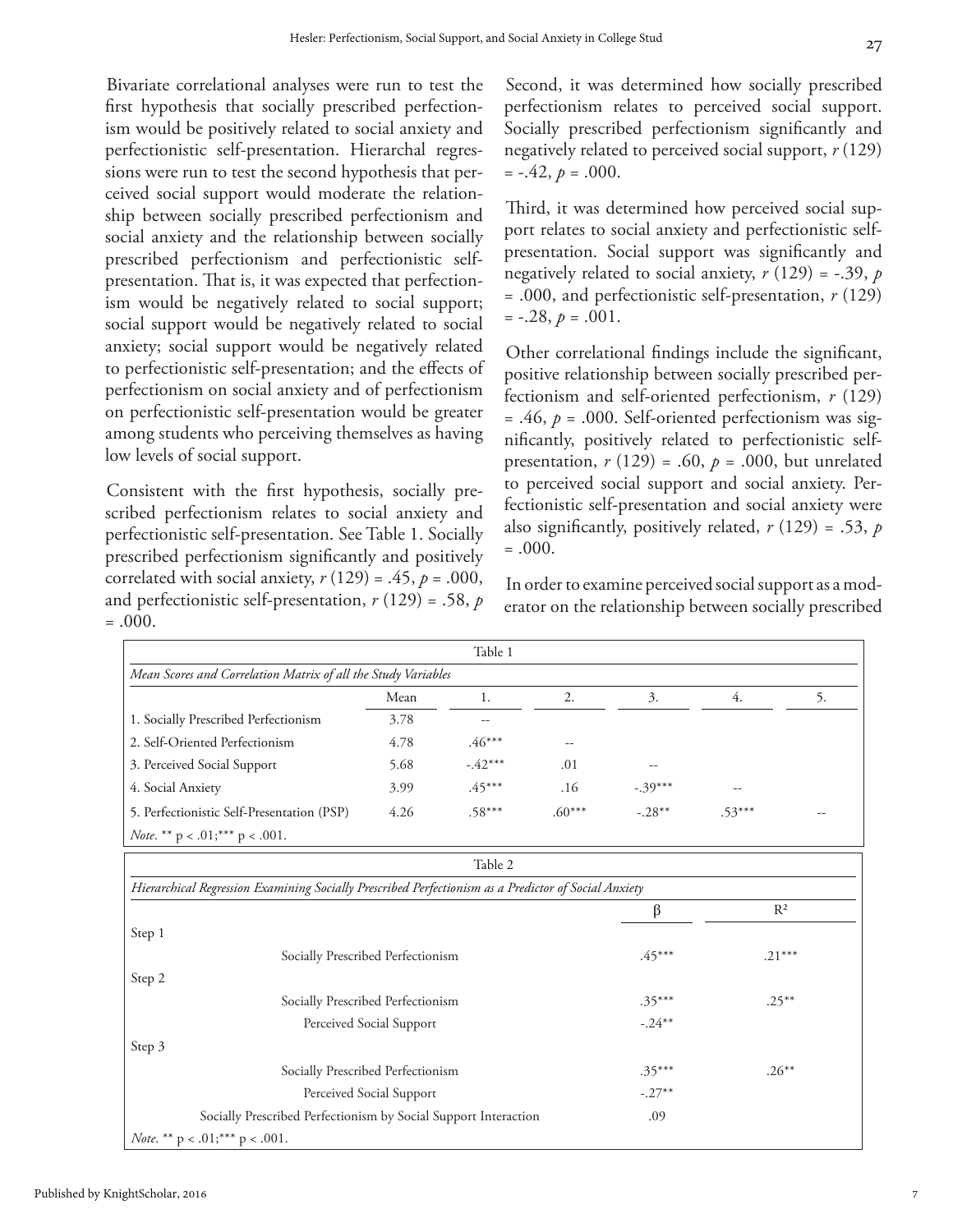

*Figure 1. Social Support as a Moderator on the Effect of Socially Prescribed Perfectionism on Social Anxiety*

5 4.5 4  $3.5$ Presentation 3  $2.5$  $\overline{2}$ -Low Social Support 1.5 -High Social Support  $\mathbf 1$ 

 *Note: β= .09, p = .249*



**High Socially** 

**Prescribed** 

Perfectionism

 *Note. β= -.07, p = .337*

Perfectionistic Self-

 $0.5$  $\mathbf 0$ 

**Low Socially** 

**Prescribed** 

Perfectionism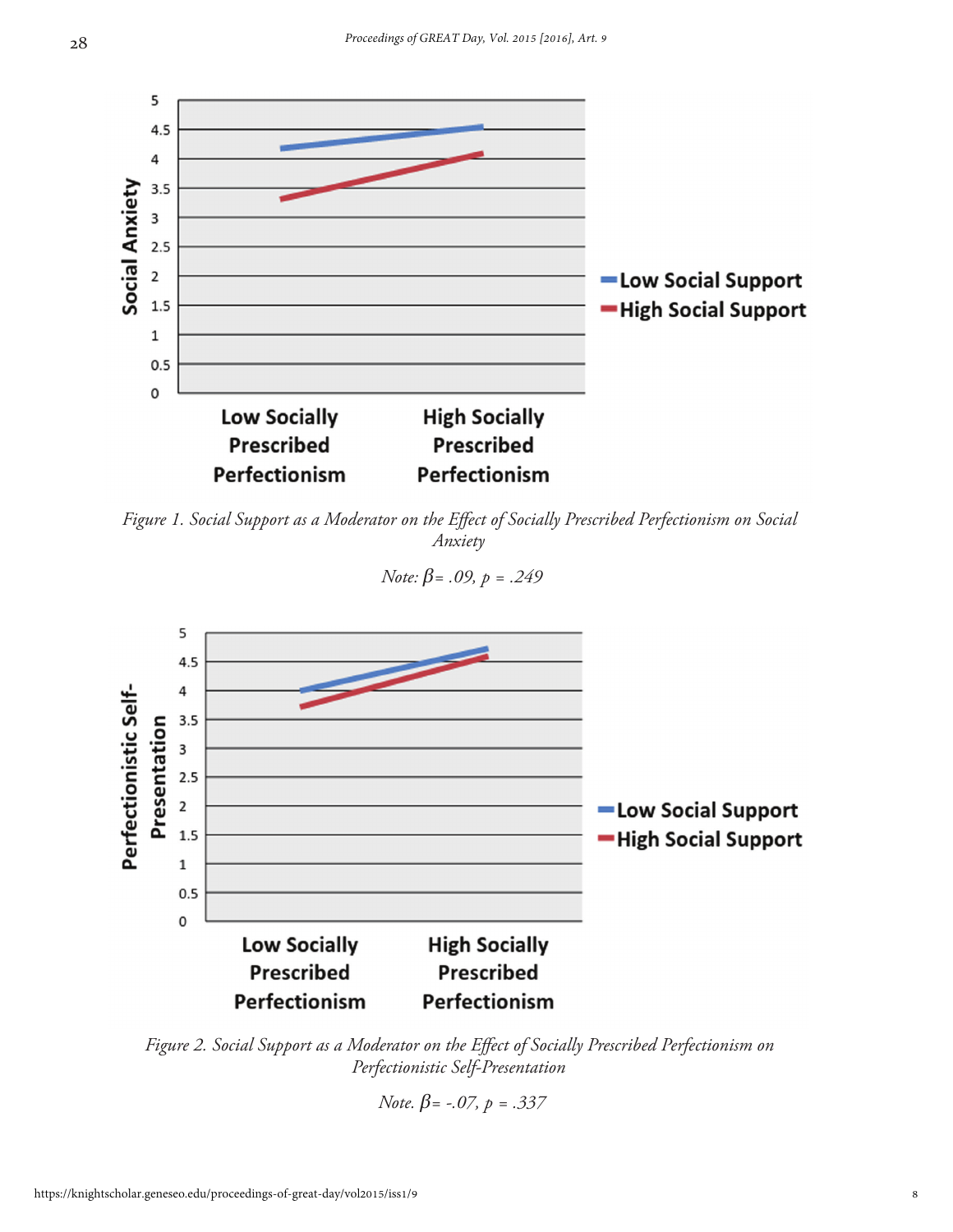perfectionism and social anxiety and to examine the total effect of socially prescribed perfectionism and the total effect of perceived social support on social anxiety, the data was run through a hierarchal regression analysis. Social anxiety was the dependent variable. Socially prescribed perfectionism was entered on the first step. Perceived social support was inserted on the second step. A socially prescribed perfectionism by perceived social support interaction variable was inserted on the third step of the analysis. See Table 2. On the first step, socially prescribed perfectionism positively related to social anxiety,  $\alpha$  (1, 129) = .45,  $p$ = .000. Socially prescribed perfectionism accounted for 21 percent of the variance in social anxiety,  $R^2$  = .21,  $p = .000$ .

On the second step, there was a direct relationship between socially prescribed perfectionism and social anxiety, α (2, 129) = .35, *p* = .000. See Table 2. Perceived social support was significantly, negatively related to social anxiety,  $\alpha$  (2, 129) = -.24,  $p$  = .006. Socially prescribed perfectionism and social support, therefore, were independent main effects of social anxiety, and there were no moderators on the relationship between perfectionism and social anxiety. Perfectionism accounted for 21% of the variance in social anxiety on the first step, and perfectionism and social support accounted for 25% of the variance in social anxiety on the second step. Social support, therefore, accounted for 4% of the variance on social anxiety,  $R^2 = .25$ ,  $p = .006$ . On the third step, the socially prescribed perfectionism by perceived social support interaction variable was not significant predictors of social anxiety. The interaction variable did not explain any additional variance in social anxiety,  $R^2$  = .26,  $p$  = .008, but the total R-square is statistically significant since perfectionism and social support (not the perfectionism by social support interaction) primarily account for the variance in social anxiety. See Figure 1 for a graphical representation of and conceptual support for the interaction model. The graph supports the hypothesis that the effect of perfectionism on social anxiety would be greater among students with low levels of perceived social support, since it illustrates a social support interaction on the association between perfectionism and social anxiety even though the interaction was not statistically significant.

In order to examine perceived social support as a moderator on the relationship between socially prescribed perfectionism and perfectionistic self-presentation and to examine the total effect of socially prescribed perfectionism and the total effect of perceived social support on perfectionistic self-presentation, an additional hierarchical regression analysis was run. The dependent variable for the analysis was perfectionistic self-presentation. Socially prescribed perfectionism was entered on the first step. Perceived social support was entered on the second step. A socially prescribed perfectionism by perceived social support interaction was inserted on the third step. See Table 3. The findings indicate on the first step that socially prescribed perfectionism positively related to perfectionistic self-presentation,  $\alpha$  (1, 129) = .58,  $p = .000$ . Socially prescribed perfectionism accounted for 33% of the variance in perfectionistic self-presentation, *R*²  $= .33, p = .000.$ 

On the second step, there was a direct relationship between socially prescribed perfectionism and per-

| Table 3                                                                                                                 |          |          |  |  |  |  |  |
|-------------------------------------------------------------------------------------------------------------------------|----------|----------|--|--|--|--|--|
| Hierarchical Regression Examining Socially Prescribed Perfectionism as a Predictor of Perfectionistic Self-Presentation |          |          |  |  |  |  |  |
|                                                                                                                         | ß        | $R^2$    |  |  |  |  |  |
| Step 1                                                                                                                  |          |          |  |  |  |  |  |
| Socially Prescribed Perfectionism                                                                                       | $.58***$ | $.33***$ |  |  |  |  |  |
| Step 2                                                                                                                  |          |          |  |  |  |  |  |
| Socially Prescribed Perfectionism                                                                                       | $.56***$ | .34      |  |  |  |  |  |
| Perceived Social Support                                                                                                | $-.04$   |          |  |  |  |  |  |
| Step 3                                                                                                                  |          |          |  |  |  |  |  |
| Socially Prescribed Perfectionism                                                                                       | $.56***$ | .34      |  |  |  |  |  |
| Perceived Social Support                                                                                                | $-.02$   |          |  |  |  |  |  |
| Socially Prescribed Perfectionism X Perceived Social Support                                                            | $-.07$   |          |  |  |  |  |  |
| <i>Note</i> . *** $p < .001$ .                                                                                          |          |          |  |  |  |  |  |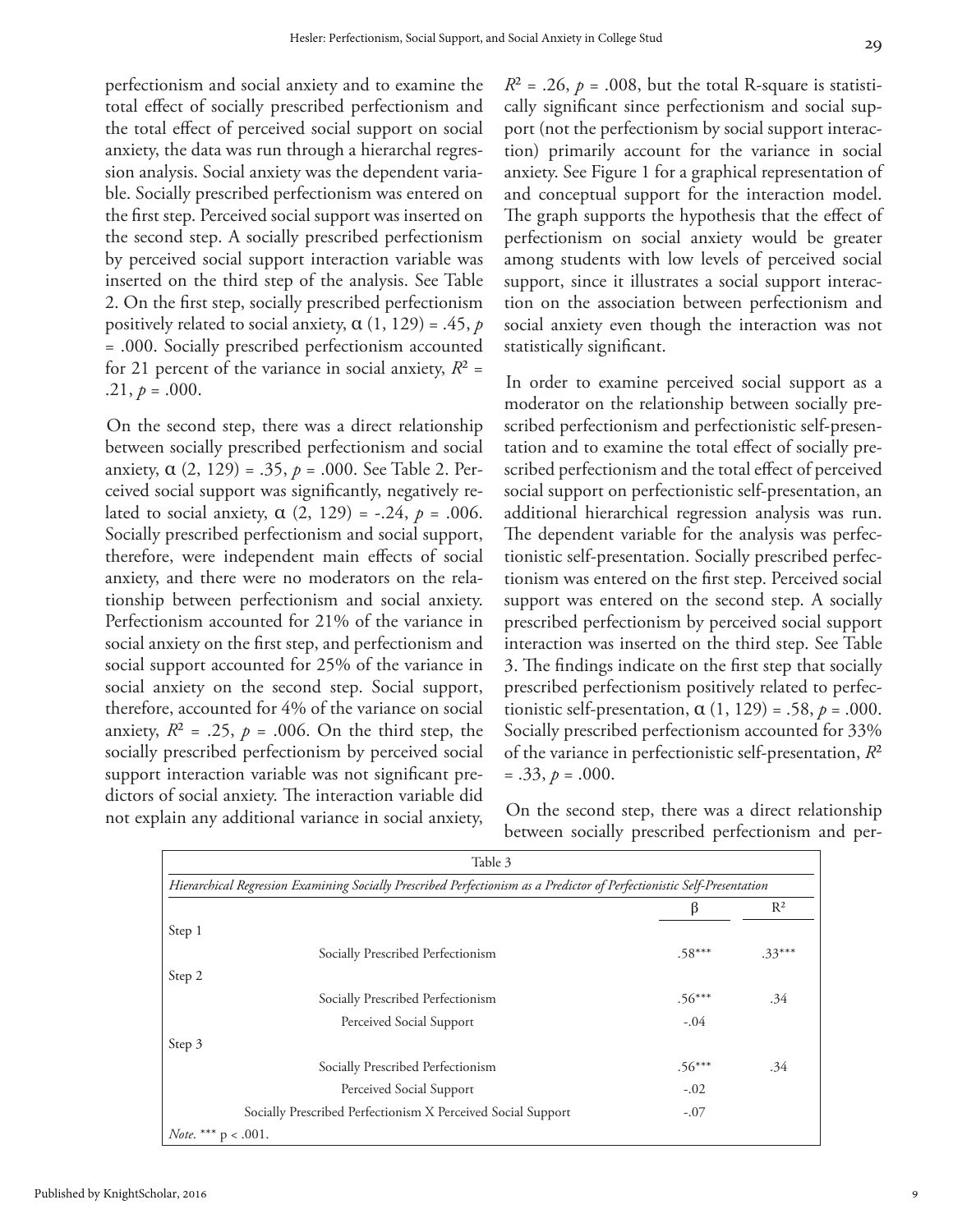*Proceedings of GREAT Day, Vol. 2015 [2016], Art. 9*

30

fectionistic self-presentation,  $\alpha$  (2, 129) = .56,  $p =$ .000. See Table 2. Perceived social support did not have a significant association with perfectionistic self-presentation. Therefore, only socially prescribed perfectionism predicted and was a main effect of perfectionistic self-presentation, and there were no moderators on the relationship between perfectionism and perfectionistic self-presentation. On the third step, the socially prescribed perfectionism by perceived social support interaction was not a significant predictor of perfectionistic self-presentation. See Figure 2 for a graphical representation of the interaction model.

#### **Discussion**

The present study examined the role of socially prescribed perfectionism, perfectionistic self-presentation, and social anxiety in college students. I expected that socially prescribed perfectionism would be related to social anxiety and perfectionistic selfpresentation behaviors. Moreover, I predicted that social support would influence the relationship between perfectionism and social anxiety and between perfectionism and perfectionistic self-presentation.

The findings were consistent with the first hypothesis that socially prescribed perfectionism would be associated with social anxiety and perfectionistic selfpresentation. The findings were conceptually consistent, although mathematically insignificant, with the second hypothesis that socially prescribed perfectionism would have a relationship with social anxiety influenced by levels of college students' perceived social support. The findings were inconsistent with the third hypothesis that the effect of socially prescribed perfectionism on perfectionistic self-presentation would be greater for students with lower levels of social support.

Some notable findings that were not part of any of the hypothesis regard self-oriented perfectionism. While it is clear that socially prescribed perfectionism is related to maladaptive outcomes, like social anxiety and perfectionistic self-presentation behaviors, the adaptability and maladaptibility of selforiented perfectionism is more unclear. Past research has noted the ambiguity of self-oriented perfectionism. Dunkley et al. (2000) suggest the adaptability of self-oriented perfectionism, while Hewitt and Flett (1991) associate self-oriented perfectionism with the maladaptive form. The findings of the current study indicate that self-oriented perfectionistic tendencies are related to maladaptive perfectionistic impression management behaviors but are unrelated to social anxiety. The present study, thus, suggests that selforiented perfectionism is related to some maladaptive outcomes but may still generally considered to be less maladaptive than socially prescribed perfectionism.

#### **Consistencies in Previous Perfectionism Studies**

The finding that socially prescribed perfectionism is associated with social anxiety and perfectionistic selfpresentation in college students is consistent with previous findings in other studies. The correlational findings are consistent with past findings that found direct relationships between social anxiety (Laurenti et al., 2008; Nepon et al., 2011, Saboonchi & Lundh, 1997) and perfectionistic self-presentation (Hewitt et al., 2003; Stoeber & Roche, 2014) with socially prescribed perfectionism in college students. The finding that self-oriented perfection is associated with perfectionistic self-presentation is also consistent with past research. Hewitt and Flett (2003) found that the facets of perfectionistic self-presentation are related to self-oriented perfectionistic tendencies.

Moreover, the conceptual finding that the effect of socially prescribed perfectionism on social anxiety is greater among students with low levels of social support is relatively consistent with previous literature. A recent study found that social support moderates the relationship between perfectionism and anxiety/ depression, although the perfectionism measure indicated positive and negative perfectionism (Zhou, et al., 2013). Nevertheless, high levels of social support seem to play a role in reducing anxiety in perfectionists who strive for perfection to please others. Both studies also found such interaction effects in college students. The present study expands the findings of Zhou et al. (2013) and perfectionism literature by including an American sample compared with the previous study's Chinese sample. The current study also investigated how perfectionism and social support relate to social anxiety compared with anxiety and depression with an alternative measure of trait perfection.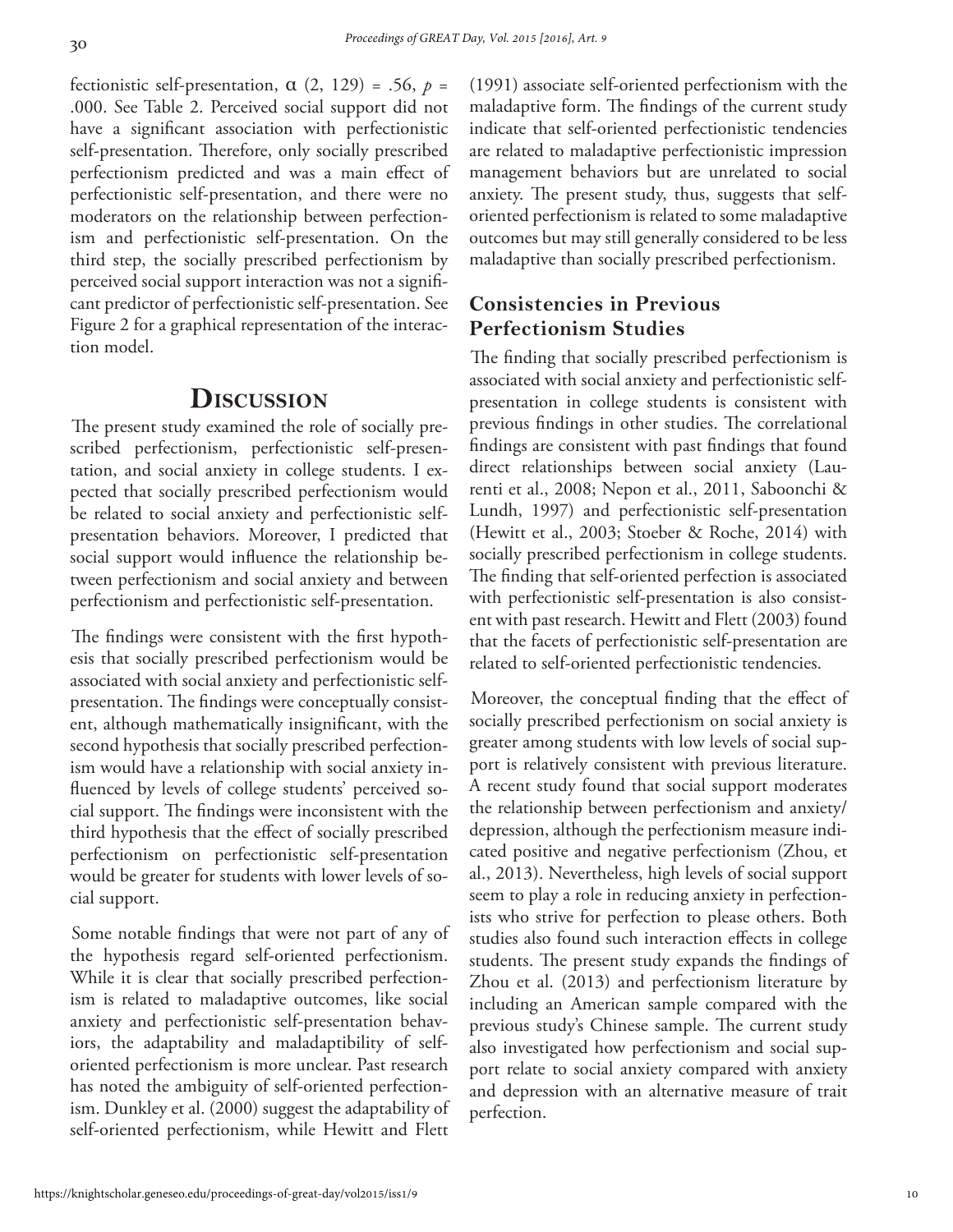#### **Possible Explanations for Unexpected Findings**

The finding that there is no greater effect of socially prescribed perfectionism on perfectionistic self-presentation when college students have lower levels of social support is unexpected. While a social support system may influence whether socially prescribed perfectionists are at risk of developing social anxiety, social support does not seem to impact how perfectionists engage in maladaptive presentation behaviors. The findings suggest that students who strive for perfection prescribed by others are likely to engage in perfectionistic self-presentation, whether or not those students perceive themselves as having social support in their lives. That is, students who have a tendency to attain exact standards due to the expectations of others are likely to engage in perfectionistic self-presentation behaviors, like actively promoting their instances of perfection and avoiding discussion and display of imperfection, whether or not they have a social support system of significant others, friends, and family in their lives. A possible explanation for the unexpected finding is that perfectionists may be engaging in these perfectionistic impression management behaviors because the impulse to engage in such behaviors is internally derived from the perfectionist, so social support, an external influencer, would not play a role on the relationship between trait perfectionism and perfectionistic selfpresentation. It is also important to consider how the sample includes primarily white, female students, so perhaps social support does not affect whether these particular perfectionistic students will engage in perfectionistic self-presentation.

#### **Limitations and Future Directions**

The present study has some limitations. It should be noted that the extreme majority of the sample included mainly white, female underclassmen, so generalizability is limited to those populations. Moreover, the study was non-experimental in design, and the findings do not indicate causal relationships between perfectionism and social anxiety. For example, socially anxious students may develop perfectionistic tendencies in order to compensate in social situations. Although, a longitudinal study found that perfectionistic self-presentation behaviors predict social anxiety in primarily white undergraduate women, which suggests that students who engage in perfectionistic behaviors are at risk of developing social anxiety (Mackinnon et al., 2014). It must also be considered that although the interaction of social support on the association between socially prescribed perfectionism and social anxiety is conceptually relevant, it is not mathematically significant.

Therefore, future research could replicate the current study with a more diverse sample and with larger sample sizes to increase power for finding statistically significant data. Moreover, future studies could focus on examining perfectionistic students, particularly perfectionists who try to attain exact standards prescribed by others, and the development of social anxiety in a longitudinal design. A longitudinal design could determine whether perfectionists' levels of social support affects whether or not those individuals develop social anxiety. Furthermore, future research can investigate whether certain social networks, such as just friends or significant others, rather than general social support, has a greater influence affecting the association between perfectionism and social anxiety. Additionally, studies could longitudinally observe students who engage in perfectionistic selfpresentation impression management behaviors and identify if social support affects the development of social anxiety, since the current study and past research (Mackinnon et al. 2014) have identified as association between perfectionistic self-presentation and social anxiety.

Although future research should address limitations and inconsistent findings, the current study has several findings and implications. The study suggests direct relationships between social anxiety and perfectionistic self-presentation with trait perfectionism. The findings also suggest that self-oriented perfectionism can be quite maladaptive, since it is related to perfectionistic self-presentation, but less maladaptive than socially prescribed perfectionism. The study also suggests conceptual support for the influence of perceived social support on the relationship between socially prescribed perfectionism and social anxiety. Perfectionists who strive for perfection prescribed by others have the potential risk of developing social anxiety when they have low levels of social support and possible reduced risk of developing social anxiety when they have high levels of social support. Future studies should incorporate new samples and longitu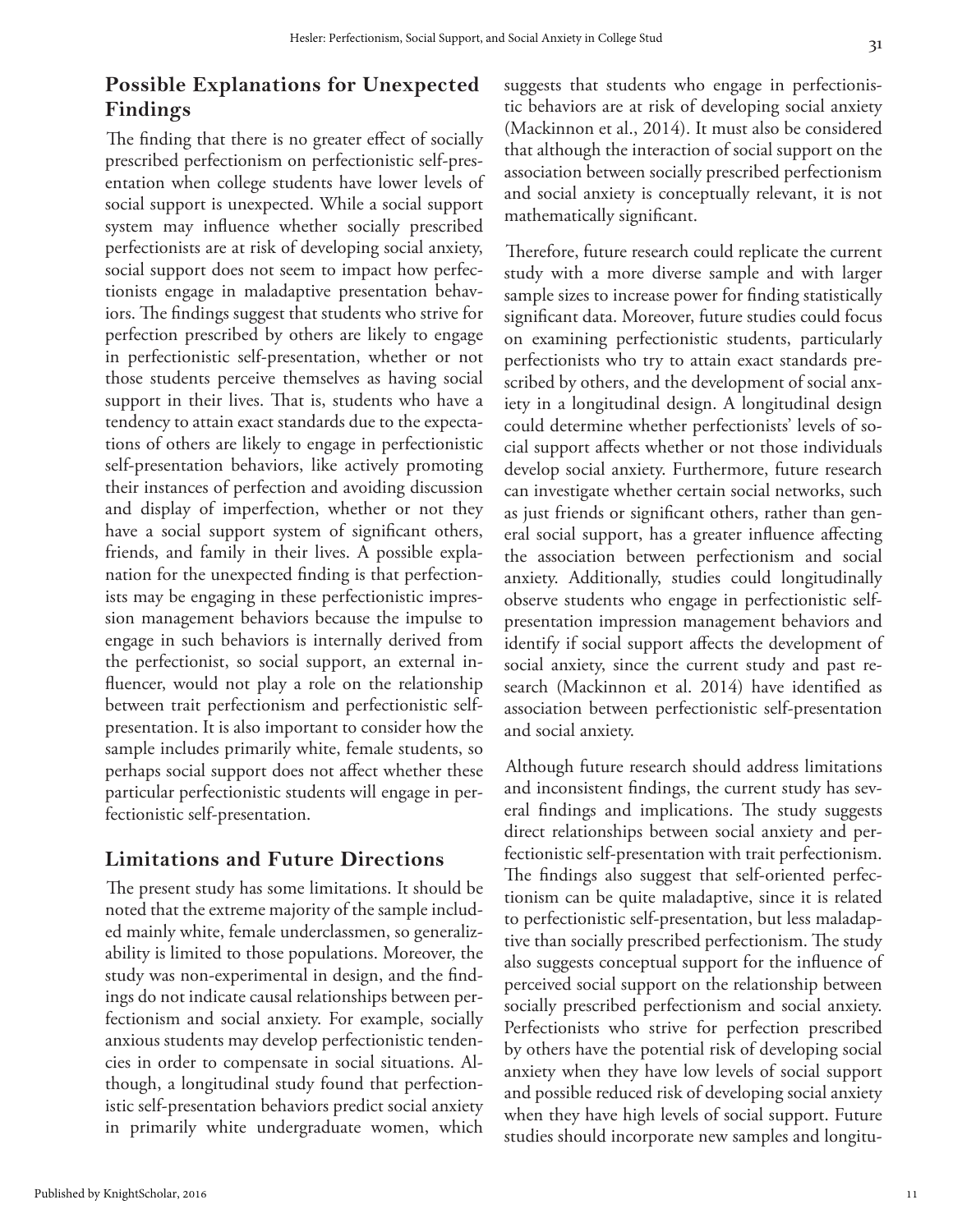dinal designs to address inconsistencies and insignificant data and to identify the interaction model of social support on socially prescribed perfectionism and social anxiety. It is necessary and worthwhile to continue research on perfectionism and social anxiety, since knowledge about such relationships can provide clinicians, counselors, educators, parents, and others with awareness about the way in which personality traits, particularly maladaptive traits, influence the development of anxiety disorders. Since over 80% of the sample included first years and sophomores in college, individuals trying to help perfectionistic and socially anxious students should be aware of the vulnerability of underclassmen, especially freshmen and transfer students, at college and the importance of providing those students with social support.

#### **References**

- Anxiety and Depression Association of America. (2015). *Understanding the facts: Social anxiety disorder*. Retrieved from http://www.adaa.org/ understanding-anxiety/social-anxiety-disorder
- Beck, A. T., & Beck, R. W. (1972). Screening depressed patients in family practice: A rapid technique. *Postgraduate Medicine*, *52*(6), 81-85.
- Besser, A., Flett, G. L., & Hewitt, P. L. (2010). Perfectionistic self-presentation and trait perfectionism in social problem-solving ability and depressive symptoms. *Journal of Applied Social Psychology*, *40*(8), 2121-2154. doi:10.1111/j.1559-1816.2010.00653.x
- Calsyn, R. J., Winter, J. P., & Burger, G. K. (2005). The relationship between social anxiety and social support in adolescents: A test of competing causal models. *Adolescence, 40*(157), 103-113.
- Craig, A., & Andrews, G. (1985). The prediction and prevention of relapse in stuttering: The value of self-control techniques and locus of control measures. *Behavior Modification, 9*(4), 427-442. doi:10.1177/01454455850094002
- Derogatis, L. R., Lipman, R. S., Rickels, K., Uhlenhuth, E. H., & Covi, L. (1974). The hopkins symptom checklist (HSCL): *A selfreport symptom inventory. Behavioral Science, 19*(1), 1-15. doi:10.1002/bs.3830190102
- Dunkley, D. M., Blankstein, K. R., Halsall, J., Williams, M., & Winkworth, G. (2000). The relation between perfectionism and distress: Hassles, coping, and perceived social support as mediators and moderators. *Journal of Counseling Psychology, 47*(4), 437-453. doi:10.1037/0022- 0167.47.4.437
- Dunn, J. C., Whelton, W. J., & Sharpe, D. (2006). Maladaptive perfectionism, hassles, coping, and psychological distress in university professors. *Journal of Counseling Psychology*, *53*(4), 511-523. doi:10.1037/0022-0167.53.4.511
- Flett, G. L., Druckman, T., Hewitt, P. L., & Wekerle, C. (2012). Perfectionism, coping, social support, and depression in maltreated adolescents. *Journal of Rational-Emotive & Cognitive-Behavior Therapy*, *30*(2), 118-131. doi:10.1007/s10942-011-0132-6
- Flett, G. L., Endler, N. S., Tassone, C., & Hewitt, P. L. (1994). Perfectionism and components of state and trait anxiety. *Current Psychology*, *13*(4), 326-350. doi:10.1007/BF02686891
- Frost, R. O., Marten, P., Lahart, C., & Rosenblate, R. (1990). The dimensions of perfectionism [Abstract]. *Cognitive Therapy and Research*, 14(5), 449-468. doi:10.1007/BF01172967
- Gnilka, P. B., Ashby, J. S., & Noble, C. M. (2012). Multidimensional perfectionism and anxiety: Differences among individuals with perfectionism and tests of a coping‐mediation model. *Journal of Counseling & Development*, *90*(4), 427-436. doi:10.1002/j.1556- 6676.2012.00054.x
- Hewitt, P. L., & Flett, G. L. (1991). Perfectionism in the self and social contexts: Conceptualization, assessment, and association with psychopathology. *Journal of Personality and Social Psychology, 60*(3), 456-470. doi:10.1037/0022-3514.60.3.456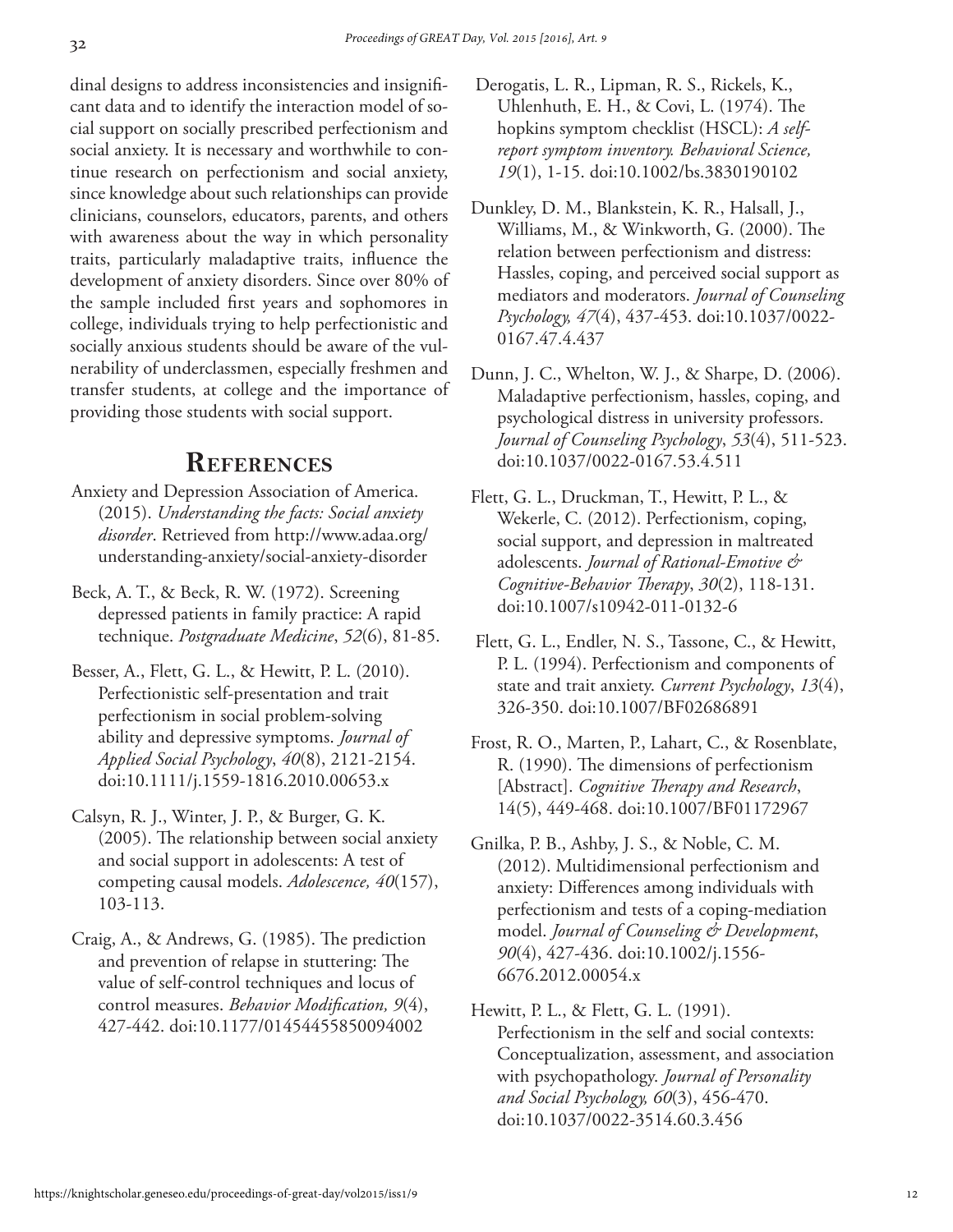- Hewitt, P. L., Flett, G. L., Sherry, S. B., Habke, M., Parkin, M., Lam, R. W.,…Stein, M. B. (2003). The interpersonal expression of perfection: Perfectionistic self-presentation and psychological distress. *Journal of Personality and Social Psychology*, *84*(6), 1303-1325. doi:10.1037/0022-3514.84.6.1303
- Hewitt, P. L., Flett, G. L., & Weber, C. (1994). Dimensions of perfectionism and suicide ideation. *Cognitive Therapy and Research*, *18*(5), 439-460. doi.org:10.1007/BF02357753
- Hewitt, P. L., Norton, G. R., Flett, G. L., Callander, L., & Cowan, T. (1998). Dimensions of perfectionism, hopelessness, and attempted suicide in a sample of alcoholics. *Suicide and Life-Threatening Behavior*, *28*(4), 395-406. doi:10.1111/j.1943-278X.1998.tb00975.x
- Jackson, T., Fritch, A., Nagasaka, T., & Gunderson, J. (2002). Towards explaining the association between shyness and loneliness: A path analysis with American college students. S*ocial Behavior and Personality*, *30*(3), 263-270. doi:10.2224/ sbp.2002.30.3.263
- Jain, M., & Sudhir, P. M. (2010). Dimensions of perfectionism and perfectionistic selfpresentation in social phobia. *Asian Journal of Psychiatry*, *3*(4), 216-221. doi:10.1016/j. ajp.2010.08.006
- Kim, J. & Lee, J. R. (2011). The Facebook paths to happiness: Effects of the number of Facebook friends and self-presentation on subjective well-being. *Cyberpsychology, Behavior, and Social Networking*, *14*(6), 359-364. doi:10.1089/ cyber.2010.0374
- Kuzel, R. J. (1996). Treating comorbid depression and anxiety. *The Journal of Family Practice*, *43*(6), S45-S53.
- Laurenti, H. J., Bruch, M. A., & Haase, R. F. (2008). Social anxiety and socially prescribed perfectionism: Unique and interactive relationships with maladaptive appraisal of interpersonal situations. *Personality and Individual Differences*, *45*(1), 55-61. doi:10.1016/j.paid.2008.02.018
- Li, H., Kou, C., & Gao, Y. (2010). Emotion and social support characteristics of bloggers in a college. *Chinese Mental Health Journal*, *24*(10), 801-804.
- Lin, N., & Dumin, M. (1986). Access to occupations through social ties. *Social Networks*, *8*(4), 365-385. doi:10.1016/0378- 8733(86)90003-1
- Mackinnon, S. P., Battista, S. R., Sherry, S. B., & Stewart, S. H. (2014). Perfectionistic selfpresentation predicts social anxiety using daily diary methods. *Personality and Individual Differences*, 56, 143-148. doi:10.1016/j. paid.2013.08.038
- Marks, I. M., & Mathews, A. M. (1979). Brief standard self-rating for phobic patients. *Behaviour Research and Therapy*, *17*(3), 263-267. doi:10.1016/0005-7967(79)90041-X
- Mattick, R., & Clarke, J. C. (1998). Development and validation of measure of social phobia scrutiny fear and social interaction anxiety. *Behavior Research and Therapy 36*(4), 455-470. doi:10.1016/S0005-7967(97)10031-6
- Nepon, T., Flett, G. L., Hewitt, P. L., & Molnar, D. S. (2011). Perfectionism, negative social feedback, and interpersonal rumination in depression and social anxiety. *Canadian Journal of Behavioural Science*, *43*(4), 297-308. doi:10.1037/a0025032
- Saboonchi, F., & Lundh, L. (1997). Perfectionism, self-consciousness and anxiety. *Personality and Individual Differences*, *22*(6), 921-928. doi:10.1016/S0191-8869(96)00274-7
- Schlenker, B. R., & Leary, M. R. (1982). Social anxiety and self-presentation: A conceptualization model. *Psychological Bulletin*, *92*(3), 641-669. doi:10.1037/0033- 2909.92.3.641
- Schry, A. R., & White, S. W. (2013). Understanding the relationship between social anxiety and alcohol use in college students: A meta-analysis. *Addictive Behaviors*, *38*(11), 2690-2706. doi:10.1016/j.addbeh.2013.06.014